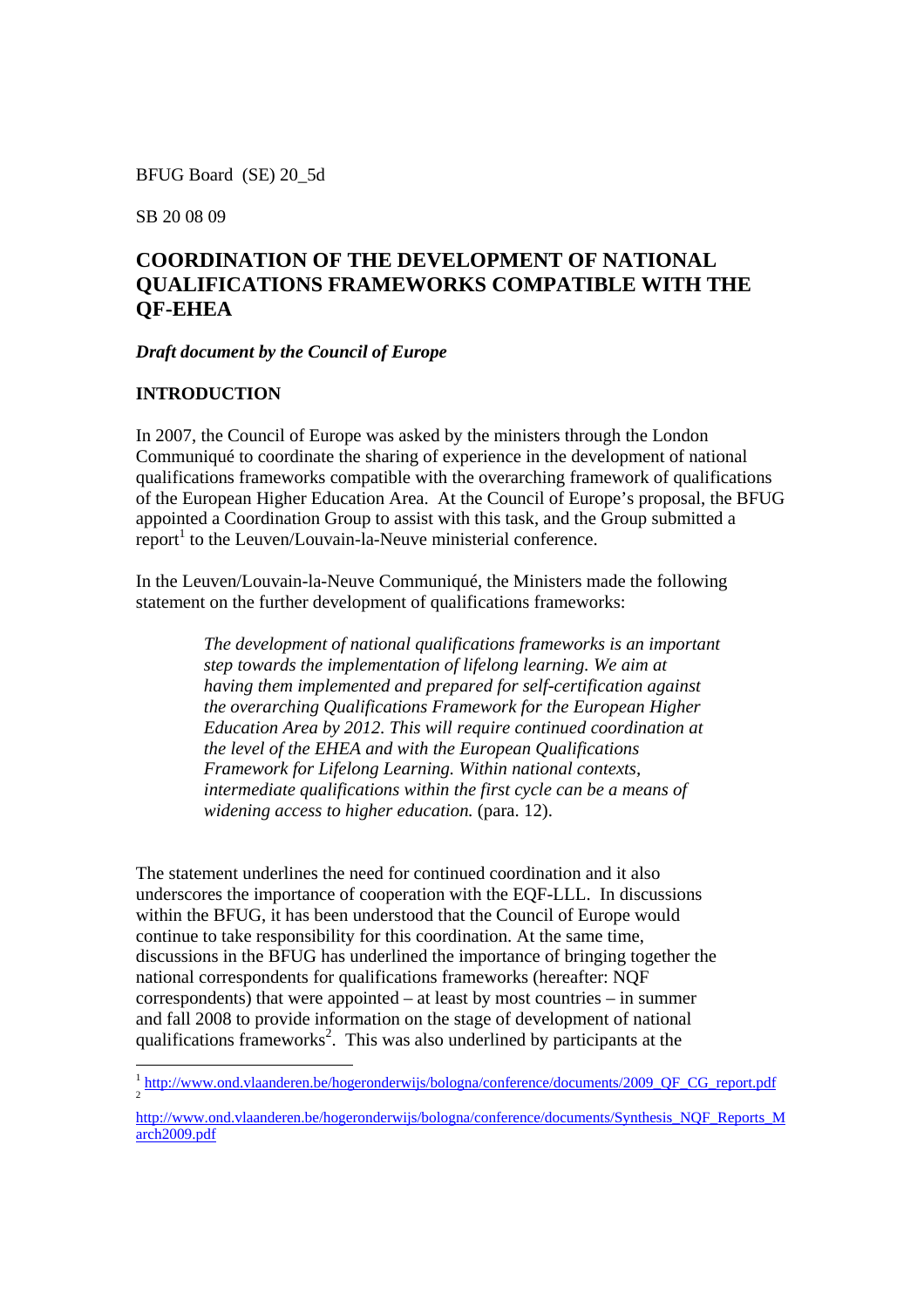third Bologna seminar on qualifications frameworks, held in Tbilisi in November 2008<sup>3</sup>, many of whom were themselves NQF correspondents.

# **COORDINATION TASKS**

The need for continued coordination is, therefore, not the subject of debate. On the other hand, this coordination may take several forms, which need not be mutually exclusive, and before considering appointments and procedures, it may be worth exploring possible forms of coordination. In order to do so, one should look at the tasks which should be accomplished. These will be considered with a time perspective of 2012: it is unrealistic to accomplish them by March 2010, when the next ministerial meeting will be held. This time perspective is also consistent with the revised deadline for establishing national qualifications frameworks.

The main tasks fall into two main categories. While there is some overlap between them, they are nevertheless distinct:

### *Category I – networking, mutual exchanges and assistance*:

- 1) sharing of experience and (good) practice;
- 2) sharing of information on the state of development of national qualifications frameworks;
- 3) stimulating and, where needed, assisting in developing regional cooperation on NQFs, as exemplified by the regional network for South East Europe;
- 4) where needed/appropriate, assisting with national developments
- 5) maintenance of the Bologna QF website through update provided by the NQF correspondents
- 6) on the basis of the experience gained, giving advice to the BFUG and members on specific policy aspects of the development of NQFs, as the need may arise;

# *Category II – more policy making agendas where the BFUG might play an important role in developing European as well as national policies*:

7) explore specific policy issues, such as the conceptual change in expressing qualifications in higher education through learning outcomes as the main building blocks, the relationship between qualifications frameworks and the recognition of qualifications, or

 $\overline{a}$ <sup>3</sup> http://www.ond.vlaanderen.be/hogeronderwijs/bologna/BolognaSeminars/Tbilisi2008.htm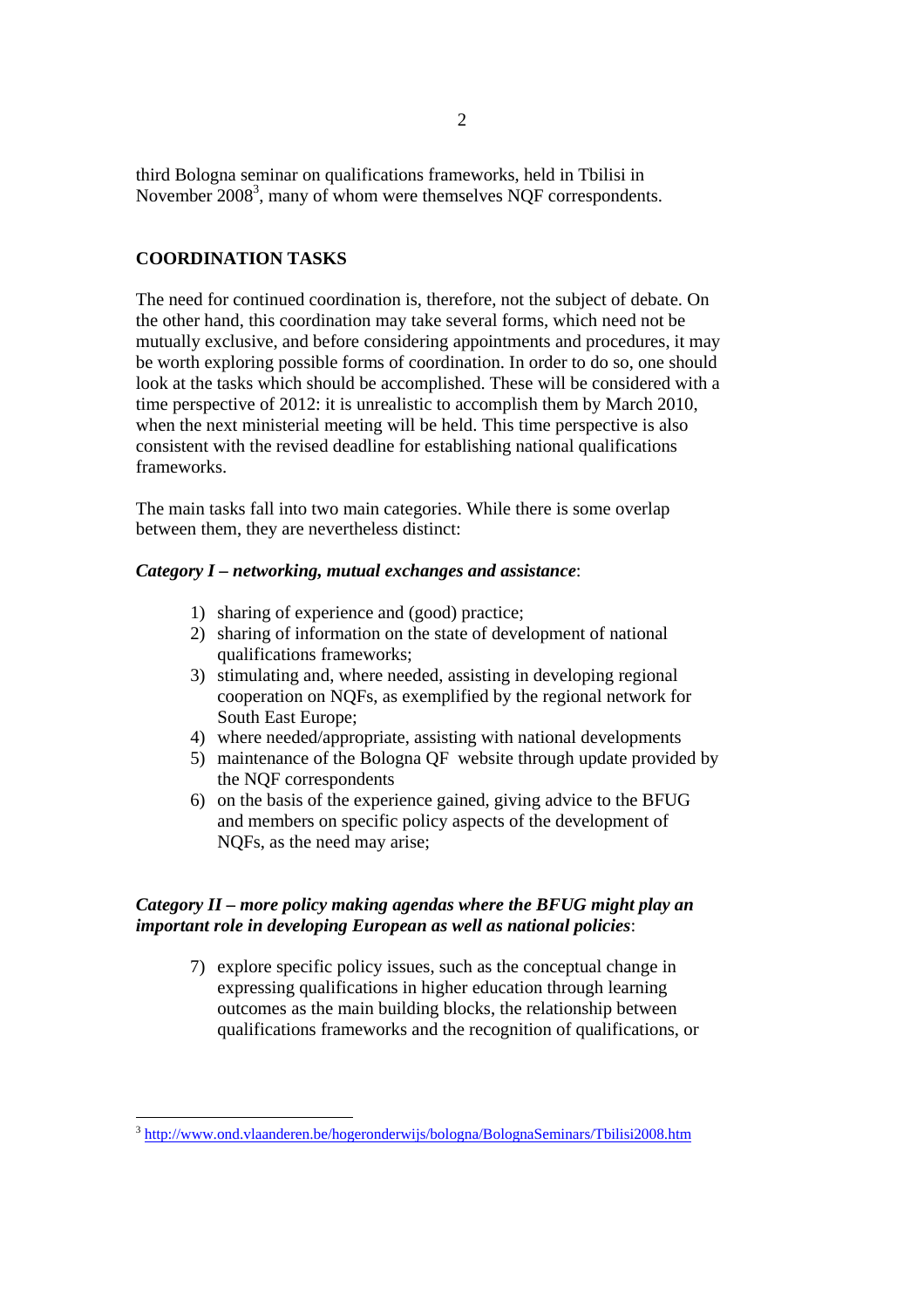between qualifications frameworks and quality assurance<sup>4</sup>, all of which are main priorities of the EHEA;

- 8) maintaining and developing relations to the EQF-LLL, including the EQF Advisory Board;
- 9) contributing, through close cooperation with the European Commission, to the development of policy and practice within the EQF-LLL, in particular with a view to helping ensure compatibility and coherence between the QF-EHEA and the EQF-LLL;
- 10) coordinate requests for assistance;
- 11) as countries proceed to self certification of their NQFs, provide advice to new countries undertaking self certification, as needed, including maintaining an overview of international experts with experience from self certification exercises.
- 12) reporting to the BFUG;
- 13) maintenance and development of the Bologna QF web site on aspects other than those concerning the development of NQFs.

#### **FORMS OF COORDINATION**

Existing structures should be assessed regularly, and one should build on them as long as it seems reasonable and efficient. As the EHEA sets out on a new three year work program, this seems like an appropriate moment to reassess working methods and structures as well as the goals of activities for the period 2009 – 2012. This is also in line with the recommendation by participants of the latest Bologna seminar on qualifications frameworks held in the previous period, organized in Tbilisi in November 2008: "*continue the coordination of their development at the Bologna Process level and use the existing and newly emerging structures.* 

So far, the Bologna Coordination Group on Qualifications Frameworks, which has been responsible to the BFUG has fulfilled the coordination tasks as outlined above, in particular as concerns tasks 2, 3, 4, 6, 7, 9 and 12. It has also fulfilled tasks 4 and 10 with the help of experts and tasks 5 and 13 in cooperation with the Bologna Secretariat. Task 10 has been taken on only to a more limited extent, even if the ENIC and NARIC Networks have addressed issues of the relationship between qualifications frameworks and recognition in their annual meetings, with the participation of the Chair and/or secretary of the Coordination Group as well as the representative of the Networks in this Group.

The coordination with the developments in EQF-LLL structures is particularly important and sometimes difficult, even if it has been made easier through the good cooperation established with the European Commission. An important part

<sup>&</sup>lt;sup>4</sup> It should nevertheless be noted that this is currently the topic of a working group appointed by the EQF Advisory Board, and that care should be taken to avoid overlaps or working at cross-purposes.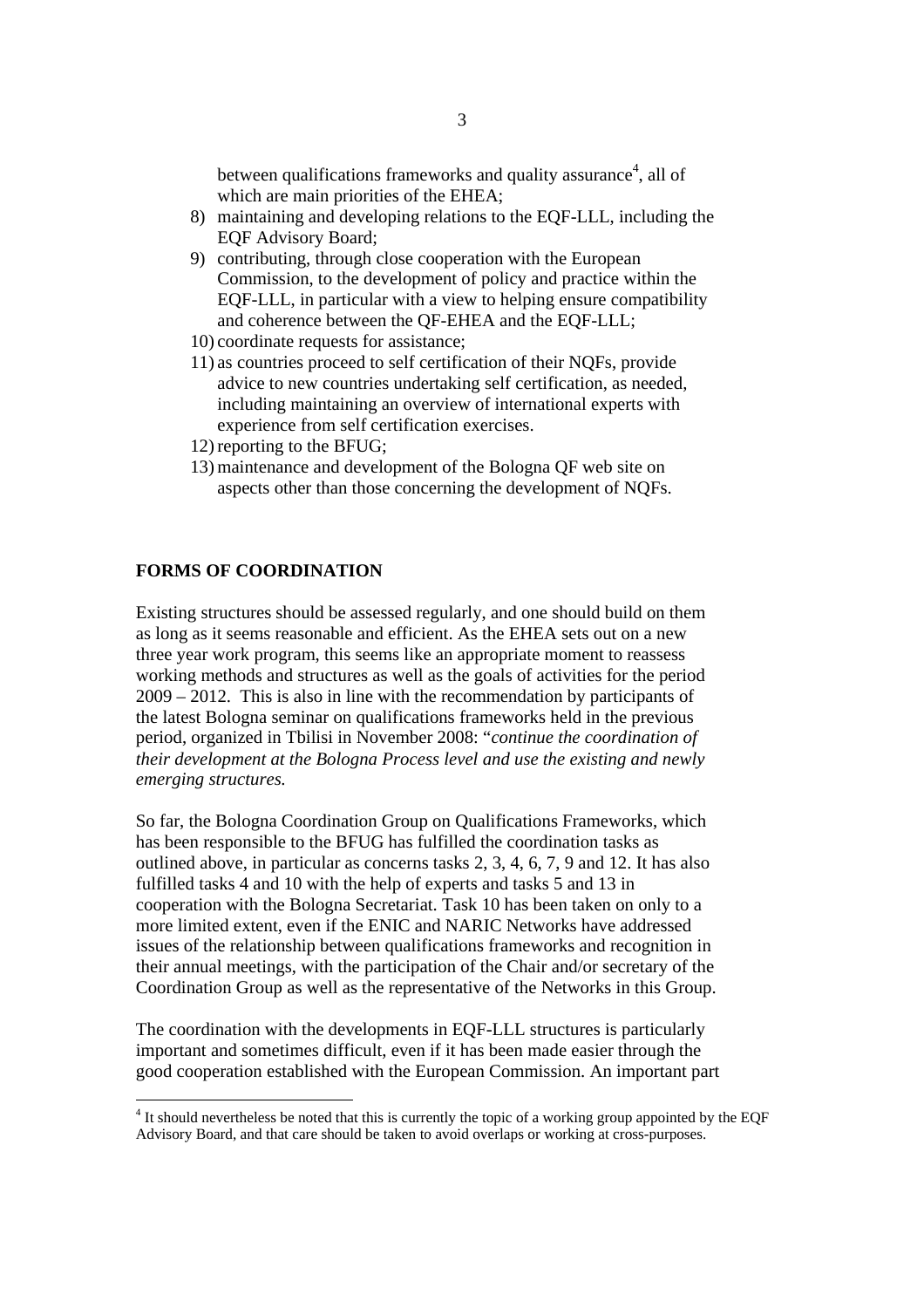of the challenge, faced by both the QF-EHEA and the EQF-LLL, is that in developing comprehensive national frameworks compatible with both overarching frameworks, representatives of different sectors with quite different priorities and outlooks and education must be brought together. Since many EU countries seem likely to develop comprehensive national frameworks with reference also to the EQF-LLL, it is particularly important that adequate implementation of principles and procedures of the EHEA with final reference to the QF-EHEA also be ensured. For this a clear structure is required.

As far as experts advice is concerned, so far only some countries have asked for advice in the choice of experts for their self-certification exercise but it is highly likely that in the coming period the demand will grow. In line with another recommendation from the Bologna seminar in Tbilisi<sup>5</sup> maintaining a list of experts with experience in or relevant for self certification, where appropriate also for referencing national qualifications to the EQF-LLL (higher education part), would be a task, even if countries are of course not limited to such a list in their choice of experts. It should be kept in mind that the EHEA as well as individual countries will face a challenge if many countries launch their self certification exercises at approximately the same time. The EHEA would also face a challenge if self certification reports – which are the "visiting cards" of the frameworks concerned – were to be of highly uneven quality. This is important also because the self certification of NQFS against the QF-EHEA could, according ot the decision of each country, also be recognized as a part of the referencing of the NQF to the EQF-LLL for the corresponding levels of qualifications (most likely levels 5-8 or 6-8 according to national contexts).

The network of NQF correspondents is an emerging structure<sup>6</sup>. On the one hand, the NQF correspondents should play an important role as liaison between their respective national frameworks and the overarching QF-EHEA. They should play an essential role in informing other countries about the development of the NQF of the country they represent, including examples of good practice as well as examples of less successful experiences. In describing practice, it would be important to include a description of the circumstances in which a given practice has worked well or less well and, preferably, a brief analysis of possible reasons. The NQF correspondent should also play a key role in disseminating information and experience from other countries as well as from the EHEA as such to relevant stakeholders in the country that he or she represents.

<sup>5</sup> *To have credible national frameworks for qualifications in the EHEA the BFUG should create a network of international experts for the countries to choose as examiners for the self-certification process…….*  $6$  Within the framework of the EQF-LLL, the European Commission has established National Coordination Points. NQF correspondents in the framework of the EHEA may or may not also be National EQF Coordination Points; they will at any rate need to maintain close contacts to their NCP.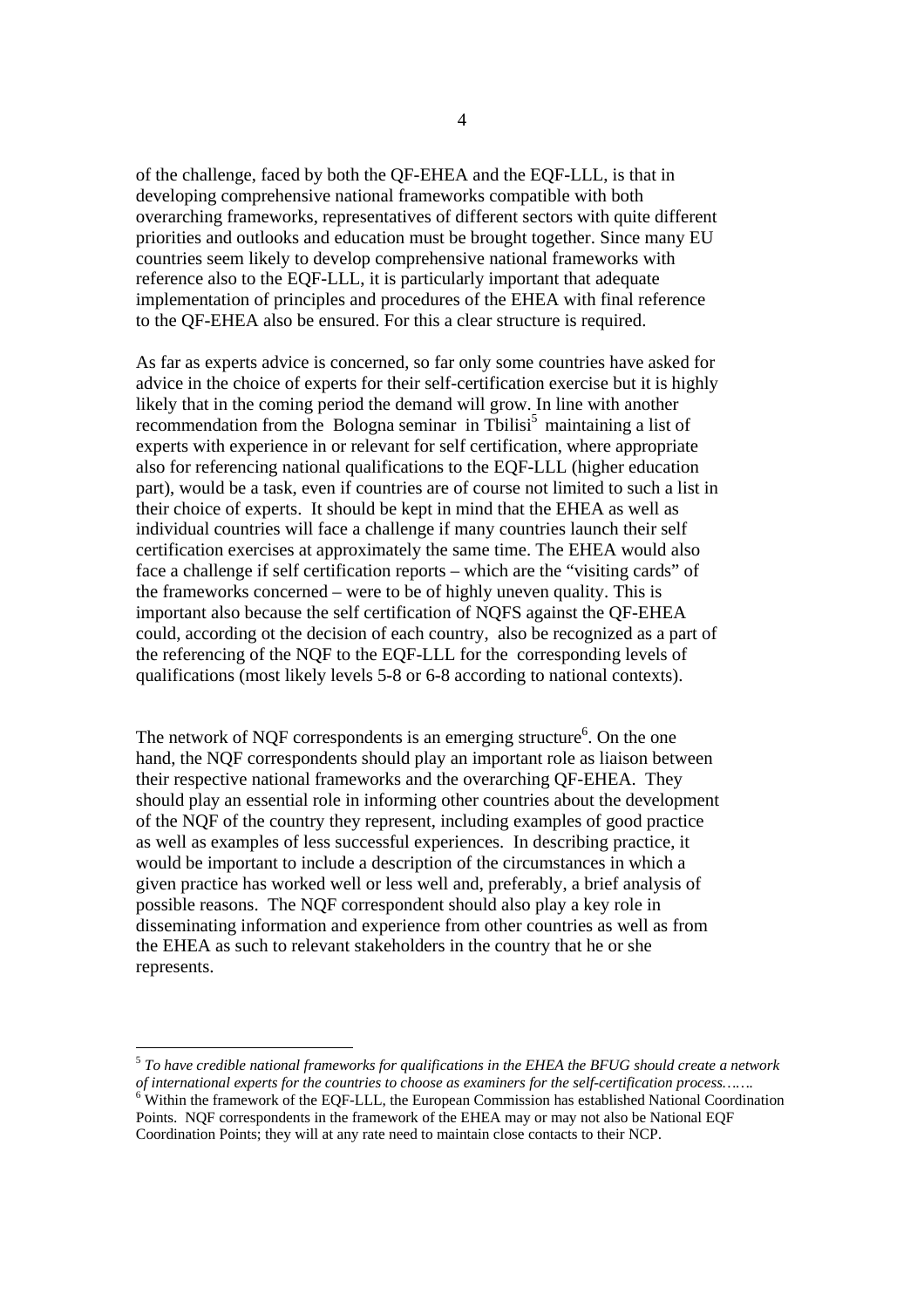While countries are of course entirely independent in appointing their NQF correspondents, it is assumed that the typical NQF correspondent will, in addition to being able to work in English, play a role in developing the NQF-HE of the country he or she represents since this will greatly facilitate his/her role in facilitating information.

The NQF correspondents may, but does not necessarily need to, play a role in international policy making within the EHEA. They should, on the other hand, be well aware on developments in the EQF-LLL and cooperate closely with their national representative in the network of EQF-LLL contact points.

For a number of the tasks listed above, notably tasks 1 and 2, the NQF contacts would play a crucial role. They would most likely also play an important role in tasks 3, 4 and 5. For tasks 6 - 13 there would also seem to be a stronger element of policy advice. For this, one might wish a profile that may be different from that of many – but perhaps not all – NQF correspondents, with a stronger link to policy making and – at least for some participants - a link to the BFUG.

Based on the reflections above, there would seem to be two ways of coordinating the sharing of experience in developing national qualifications frameworks compatible with the QF-EHEA, and with appropriate coordination with the EQF-LLL, for the period 2009 – 2012.

The *first alternative* would be to maintain the Coordination Group and to supplement this with meetings of all NQF correspondents. The distribution of tasks between the groups would be as indicated above. A first meeting of all NQF correspondents is planned for mid-November, and such meetings could be held once or twice a year, as the need may arise. A meeting of the ENIC and NARIC Networks focusing on qualifications frameworks and involving at least some NQF correspondents (QF-EHEA) will be coorganized by the Council of Europe, the European Commission and UNESCO-CEPES in November or December 2009. It is intended to hold this meeting end on with the autumn meeting of the NARIC Network. In this model, the size of the Coordination Group would remain limited and preferably at approximately the size of the current Coordination Group.

The *second alternative* would be to entrust all tasks to the Council of Europe advised by the NQF correspondents, and in this case the NQF correspondents would in this case probably need to meet twice a year. This alternative would emphasize the work to be accomplished at national level, with coordination but limited further policy development at European level.

The *third alternative* would be to entrust coordination to the network of NQF correspondents and to, mandate a working group (rather than coordination group) on qualifications frameworks to put forward proposals for further policy development in this area. These concern e.g. issues of coherence in implementation of qualifications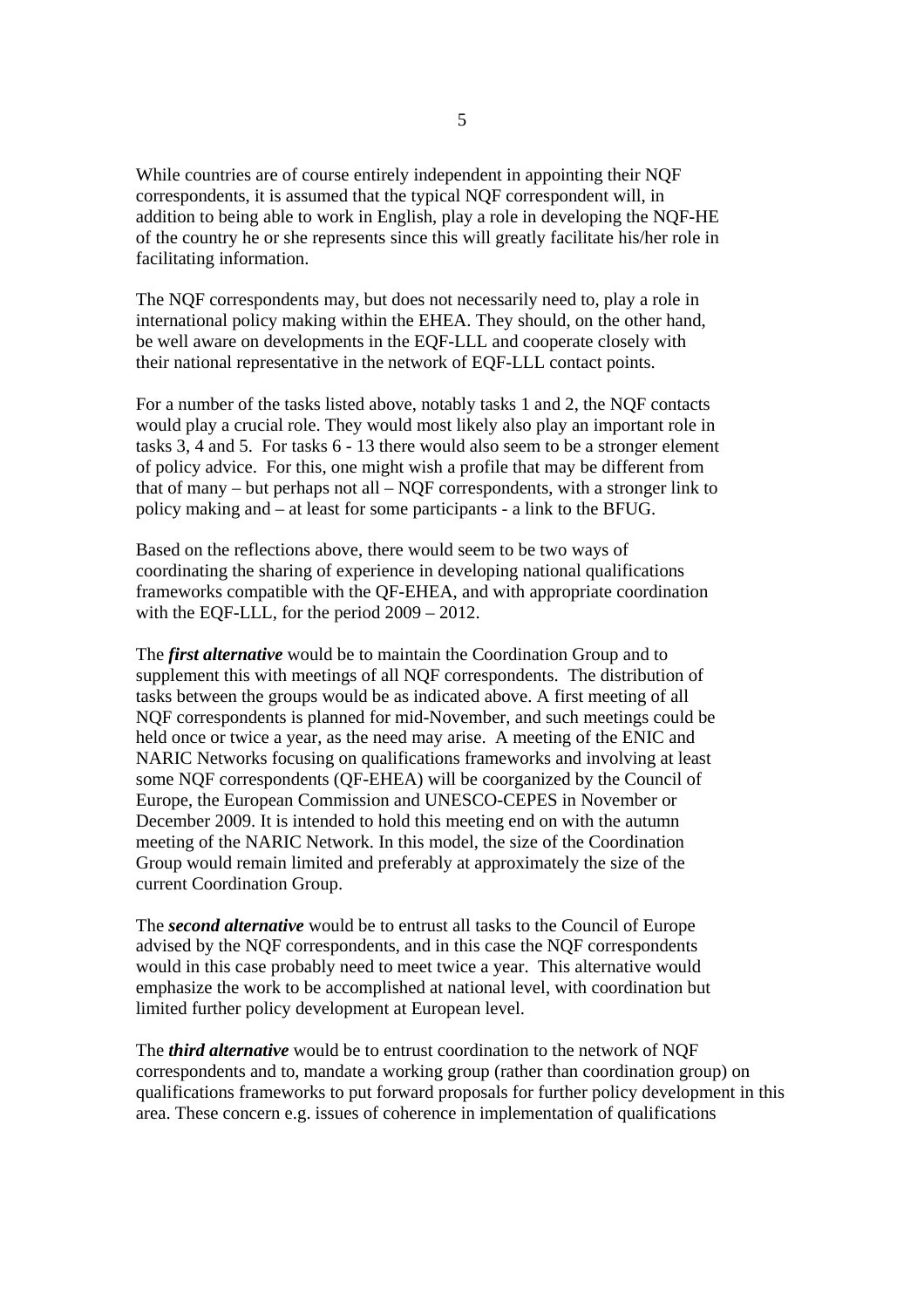frameworks and in the recognition of "Bologna degrees" across EHEA that but require further political discussions and agreements. This alternative would, more strongly than alternative 2 and also somewhat more strongly than alternative 1, emphasize that while much important work must still be accomplished at national level, there is also a need for further policy development at European level.

Under any of the three alternatives, small *ad hoc* groups may be appointed to make recommendations on specific issues.

#### **MEMBERSHIP**

The group of NQF correspondents would comprise all member states (even if Azerbaijan, Luxembourg, Moldova, the Russian Federation and the Slovak Republic have yet to appoint a correspondent). If *alternative 2* is chosen, the BFUG would also need to decide whether and how to associate the European Commission and all or some consultative members with this group. In particular, it would be important to associate the European Commission in view of the importance of coordinating developments of NQFs for higher education compatible with the QF-EHEA with developments concerning the EQF-LLL.

If *alternative 1* is chosen, NQF correspondents would still be appointed by all member states. It would also be good to associate consultative members, and it will remain important to associate the European Commission also with meetings of NQF correspondents. Communication to the ENIC and NARIC Networks will also need to be maintained.

Under this alternative, a Coordination Group will need to be appointed by the BFUG. This can only be done once the Bologna Secretariat has received all replies to its call for expression of interest in participation in the different parts of the 2009 – 2012 work program. A few principles for the composition of the Coordination Group may nevertheless be discerned:

- Ideally, it should not be larger than the current Coordination group;
- There should be a mix of continuity and renewal of membership;
- There should be a mix of representatives of member countries and of consultative members, and there should as far as possible be a measure of balance in terms of geography and experience;
- Some herbs of the Coordination Group should also be members of the BFUG;
- The European Commission as well as the Bologna Secretariat should be represented;
- Among country members, it would seem important that Ireland be represented because Ireland will organize a conference in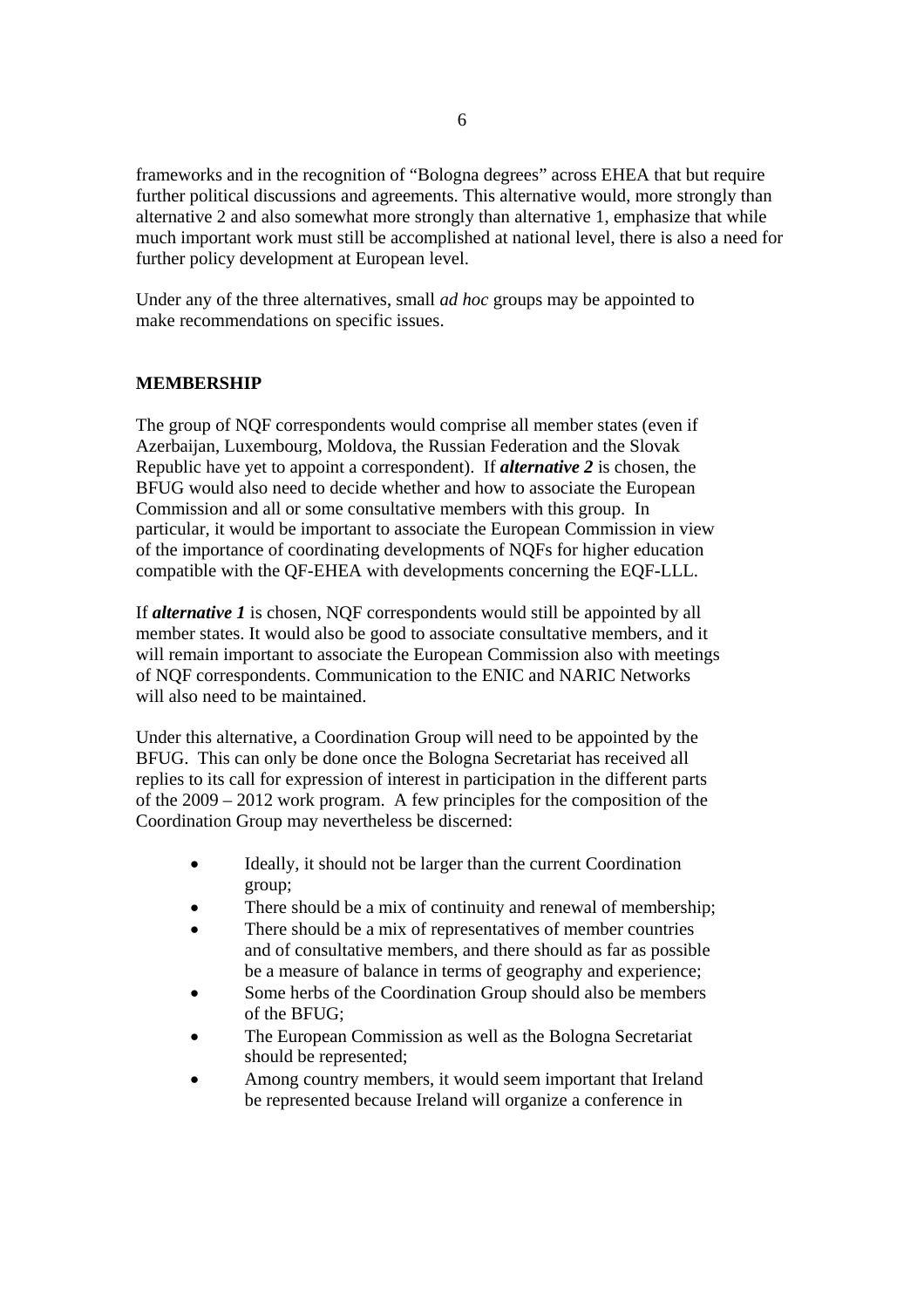2010 on the relationship between the QF-EHEA and the EQF-LLL.

If *alternative 3* is chosen, the scenario will resemble that of alternative 1, with the appropriate changes in terminology. In this alternative, the case for a smaller rather than larger group may be even stronger and the composition should to some extent reflect the main issues to be addressed. For example, if the relationship between recognition and qualifications frameworks is to be one of the main issues, adequate representation of the ENIC and NARIC Networks should be ensured. Similarly the relationship to quality assurance might be considered, in which case ENQA should be involved and the Bologna Process should take on board the work undertaken in the framework of the EQF Advisory Board so as to avoid overlap and working at cross purposes. Under this alternative, the working group could involve all partners (well chosen, limited number of representatives): BFUG members and consultative members, the European Commission<sup>7</sup>, NQF correspondents and the ENIC and NARIC, Networks. It should still be possible to have 10-12 members.

An overview of the composition of the current Coordination Group will be found in Appendix 1, while an overview of the expression of interest in participating in the Coordination Group – as well as other parts of the work program - in the next period will be issued by the Bologna Secretariat as a separate document.

#### **FINANCES**

The EHEA, including the BFUG and its working and coordination groups, is based on the principle that members and consultative members cover the costs of their own participation. In the case of the Coordination Group, the Council of Europe has nevertheless been able to find funds to cover the participation of 3 or 4 members of the group to ensure broad representation. The Council of Europe will continue to seek to make this participation possible in the coming period but it will be necessary to consider alternative sources of financing to ensure that all NQF correspondents will be able to attend meetings of this group, regardless of the alternative chosen. For the meeting foreseen for November 2009, the Council of Europe will be able to cover the cost of some correspondents.

 $<sup>7</sup>$  The Commission is of course a BFUG member but is mentioned specifically here because of the</sup> relationship to the EQF-LLL.